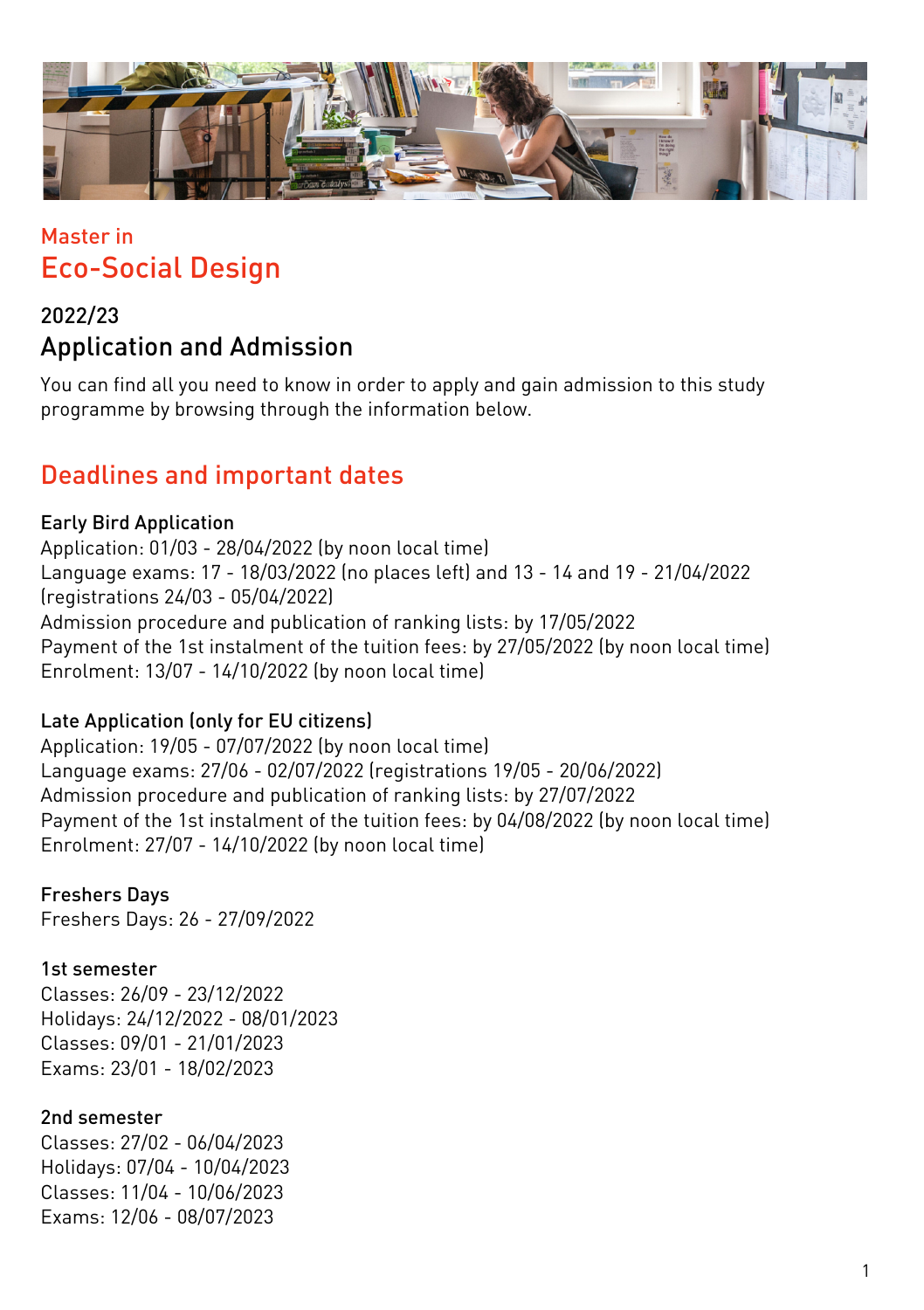Autumn session Exams: 28/08 - 30/09/2023

## Available places

EU citizens and citizens given parity of treatment Early Bird Application: 17 Late Application: 9

Non-EU citizens (living abroad) Early Bird Application: 8

The programme will only be offered if a minimum of 12 newly enrolled students is reached.

# Entry requirements

In order to gain admission to this programme you need one of the following qualifications:

1. a bachelor degree (\*) in one of the following Italian degree classes or an equivalent qualification gained abroad:

M.D. 270/04:

- L-4 Disegno industriale
- L-17 Scienze dell'Architettura
- L-21 Scienze della pianificazione territoriale, urbanistica, paesaggistica e ambientale

M.D. 509/99:

- 42 Disegno industriale
- 04 Scienze dell'architettura e dell'ingegneria edile
- 07 Urbanistica e scienza della pianificazione territoriale, urbanistica, paesaggistica e ambientale

 (\*) Italian citizen who have obtained their degree abroad must also have a secondary school leaving qualification.

or

2. a Diploma Accademico di primo livello of the "Accademie di Belle Arti" (DA1)

- DAPL03 Scuola di decorazione
- DAPL04 Scuola di grafica
- DAPL05 Scuola di scenografia
- DAPL06 Scuola di progettazione artistica per l'impresa
- DAPL08 Scuola di nuove tecnologie dell'arte of the "Istituti Superiori per le Industrie Artistiche"
- DIPL01 Scuola di progettazione grafica ed editoriale
- DIPL02 Scuola di Design

or: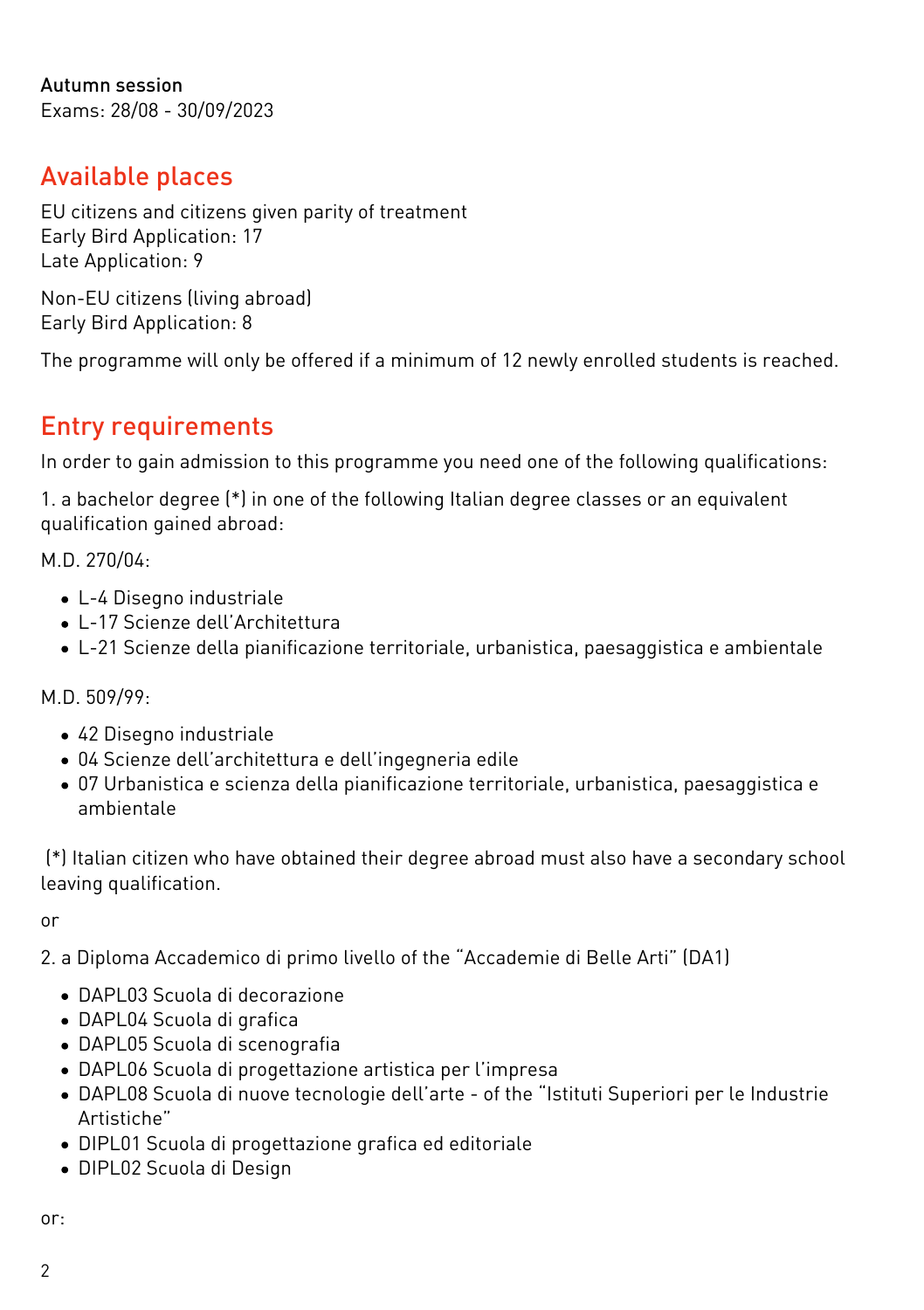3. If you have another Italian degree, you need 10 credit points in the following scientific disciplinary sectors or in equivalent subjects – listed above under a) and b) - of the "Accademia di Belle Arti" ("Diploma Accademico di primo livello DA1") or of the "Istituti Superiori per le Industrie Artistiche":

- ICAR/13 Industrial Design
- ICAR/14 Architectural and Urban Composition
- ICAR/15 Landscape Design
- ICAR/16 Interior and Decorative Architecture
- ICAR/17 Representation of Architecture
- ICAR/21 Urban design and landscape
- L-ART/06 Cinema, photography and television
- ING-INF/05 Information processing systems
- INF-01 Informatics

or

4. a bachelor degree, university diploma or equivalent degree of another class or study qualifications earned abroad can be valued as adequate if, during your study career and before the beginning of the admission procedure, you have gained 10 credit points in the following fields: Design, Architecture and Spatial Planning, Landscape architecture, Interior Design, Cinema, Photography or Informatics.

A commission checks the validity and equivalence of the credit points.

#### If you have not yet graduated at the time of application:

You can apply, but you will be admitted conditionally, and need to submit your diploma by the enrolment deadline.

#### If you graduate after the enrolment deadline:

You cannot enrol and you will lose your place, which will be offered to the subsequent applicant in the ranking list. In this case you should not pay the tuition fees to secure your admission. You will be able to submit a late enrolment request and, only if there still are available places, you can enrol by 16 December 2022.

To be admitted you must fulfil the language requirements indicated in the section "Language requirements".

According to national regulations, simultaneous enrolment in a maximum of 2 programmes is possible (however, the two programmes must not belong to the same class, e.g., LM-12/LM-12).

# Language requirements

The official teaching language is English and the following language requirements apply:

Entry level (to gain admission) English: B2

The levels of the Common European Framework of Reference apply.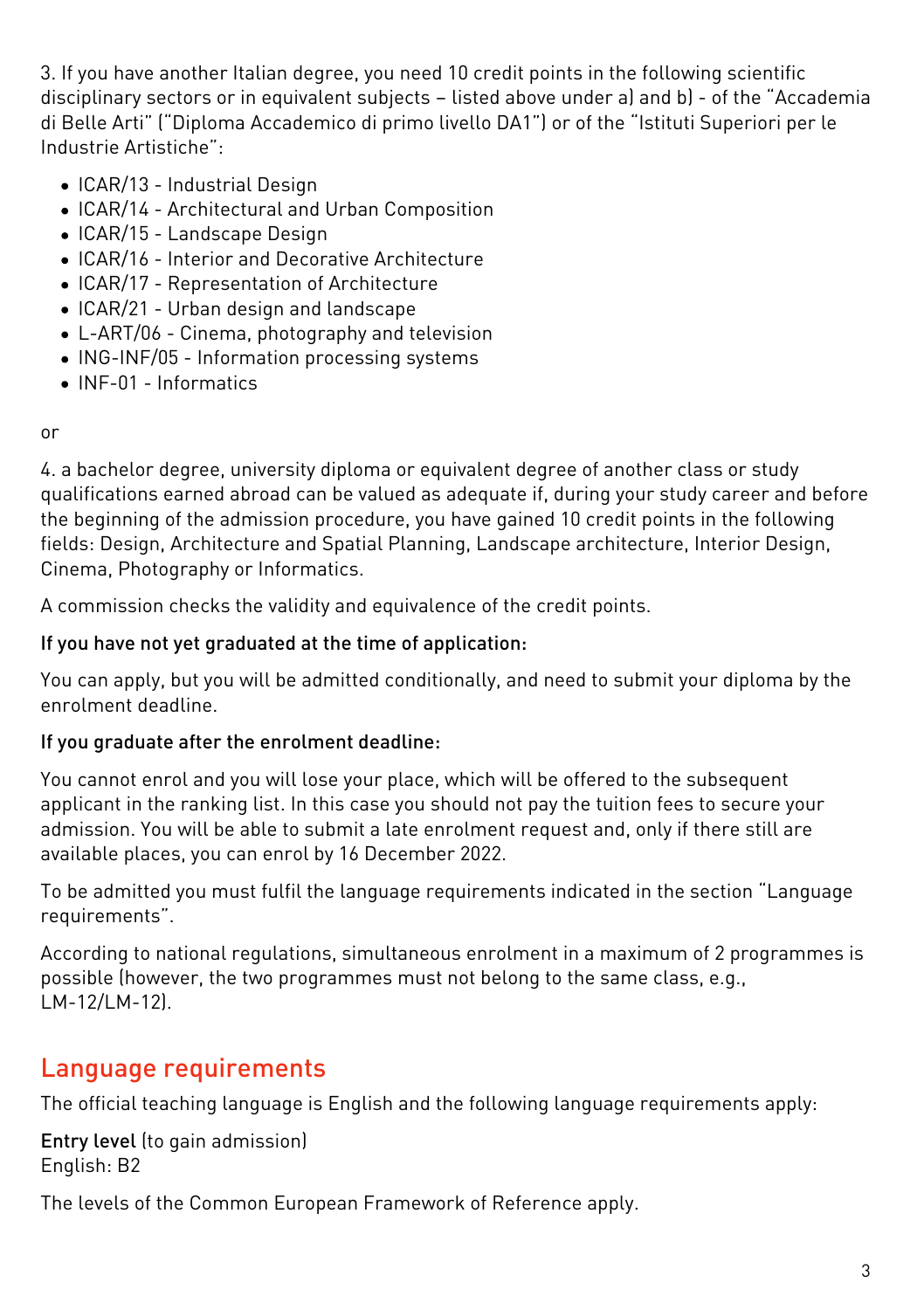You can demonstrate your language proficiency in the application portal (in the section "upload language certificates" and/or "enrol for language exams") after you have created an application in the section "create/manage applications".

- In case your final certificate has been awarded by an Italian public institution, you need to submit a self-declaration.
- In case your final certificate has been awarded by a foreign public institution, you need to upload diploma scanned copy of the original.

#### You can demonstrate language proficiency through:

- 1. the main teaching language in your final high school year if English (recognised as C1)
- 2. a bachelor or master degree in English (recognised as C1). unibz graduates must upload the language certificates obtained and/or declare that they have passed language exams at the unibz Language Centre (B2, B2+ or C1)
- 3. a recognised language certificate (see the list of [recognised certificates\)](https://www.unibz.it/it/services/language-centre/study-in-three-languages/)If you cannot upload the certificates, you can send them by e-mail as PDF files or deliver them in person to the Language Centre by the application deadline (see "Deadlines" section).
- 4. language exams organised by the unibz Language Centre. You can register for these exams online through the application portal (in the section "enrol for language exams") after you have filled out your application in the section "create/manage applications".

The registration periods are indicated in the "Deadlines" section. If you start your application outside a language exams registration period, you must return to the portal during one of the periods indicated above in order to register for an exam.

Information regarding the structure of the language proficiency exams, their duration, their administration, and typical processing time for the publication of the results can be found on the following webpage: [https://www.unibz.it/en/services/language-centre/language-exams/.](https://www.unibz.it/en/services/language-centre/language-exams/)

# Online application

Your application must be submitted online through the [Application Portal](https://aws.unibz.it/exup). The deadlines are indicated in the "Deadlines" section.

- You need to create an account and upload a valid ID card or passport (front/back). Please note: if your document is invalid, incomplete or unreadable, you will be excluded from the admission procedure;
- Fill in the online form and upload the attachments listed under "Admission procedure";
- If you gained your qualification abroad, you must also upload the diploma of your qualification: if you are not yet in possession of the diploma, you'll need to upload it upon enrolment;
- Complete and submit the online application by the deadline. Once the application has been sent, it cannot be modified. Filled-in forms which have not been sent correctly will not be taken into consideration.

Please note: Mendacious declarations will be criminally prosecuted and will result in the automatic exclusion from the ranking list.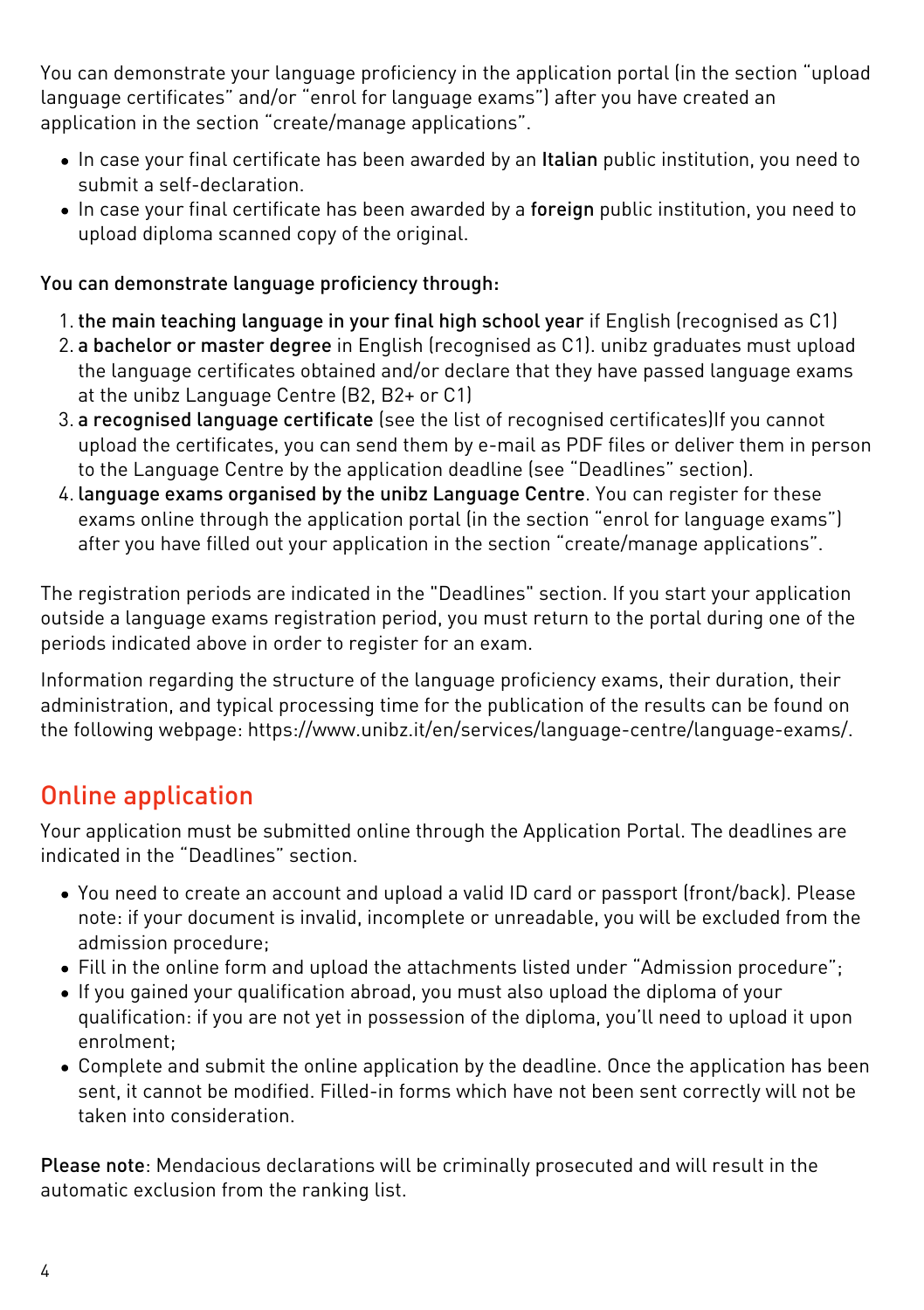#### EU-Citizens and equivalent

You might apply for more than one study programme. If you are excluded in the first session, you might apply again in the second one.

#### Considered as equivalent are:

- 1. Citizens from Norway, Iceland, Liechtenstein, Switzerland, San Marino and the Vatican City State;
- 2. Non-EU citizens with a valid permit to stay in Italy (see article 39, paragraph 5 of decree no. 286 of 25.07.1998: "permesso di soggiorno" (residence permit) for work, family reasons, political or humanitarian asylum, religious reasons). In this case, you apply directly to the University as described above and must submit a copy of your valid permit to stay. A permit to stay for study reasons or a visa for tourism is not. If the permit has expired, you must attach a renewal request. Please note that if you do not upload the permit in the application portal, you will be automatically considered a non-EU citizen living abroad and therefore subject to the admission procedure through the Italian authorities in your country of origin.

#### Non-EU-Citizens (living outside of Italy)

Only one application period is offered. After the deadline it is not possible to apply anymore. Application fee: € 30.

Once the ranking list has been published, if you have gained admission, secure it by paying the first instalment and then start your visa application on the [Universitaly portal.](https://www.universitaly.it/index.php/) The application on Universitaly is mandatory, otherwise you will not be allowed to enrol. On Universitaly you can apply for one study programme only.

# Admission procedure

The admission procedure includes two stages:

#### Stage 1: Evaluation of the documents

The first step is an evaluation of the documents that must be uploaded by the respective application deadline.

Selection criteria of stage 1:

- Portfolio: max 20 points
- outline of a project proposal: max 20 points
- In order to be eligible for the second stage, you must have obtained at least 20 points.

#### The following documents need to be uploaded in the application portal:

#### 1. academic background:

- if graduated in Italy: diploma supplement or substitute-declaration (following the Italian D.P.R. no. 445/2000) of the degree awarded, final grade, exams passed with corresponding grade, the dates in which the exams were passed, the credit points, the subject areas, and the teaching hours;

- if graduated abroad: diploma supplement or final degree certificate issued by the foreign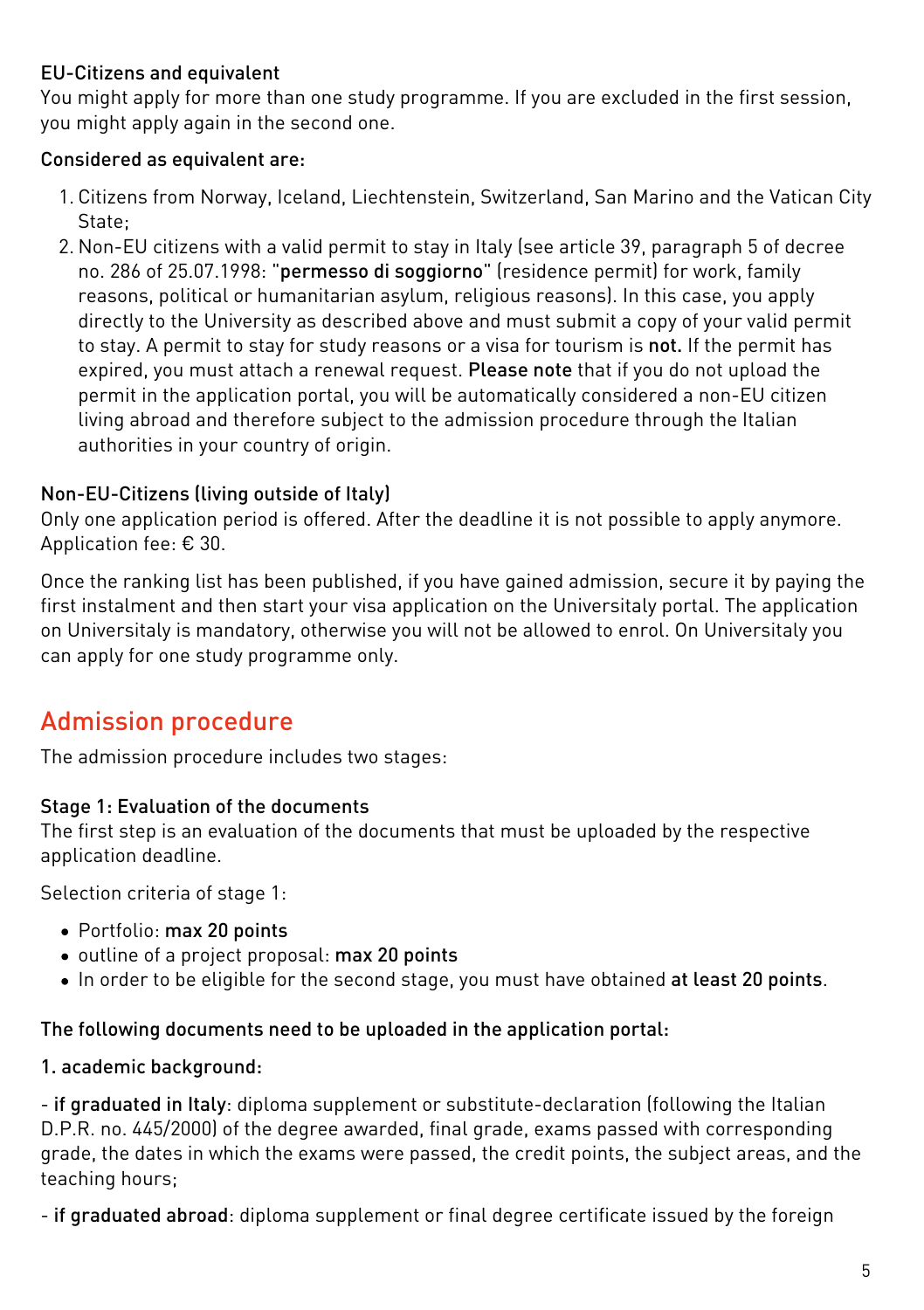university (to be translated into English if in a language other than Italian, German or English) detailing the final mark, exams passed as well as corresponding grades, the dates in which the exams were passed, the credit points, and the teaching hours. A description of the contents of single courses is recommended; it is advisable to attach a declaration of value or similar document by the university with the indication of the lowest grade needed in order to achieve the degree as well as the highest mark obtainable;

- if not graduated yet: please upload the list of your passed exams (see the section entitled "Confirmation of Study Place and Enrolment").

2. curriculum vitae in English (pdf);

3. outline of a project proposal (pdf), on which you would want to work for a semester. In max. two A4 pages, the main points must be explained concisely, clearly and appealingly. You can freely choose the style and the way of presenting this outline (text, images, graphics, etc.). The outline has to be written in English;

The project outline should describe and contain:

- Ecological and social relevance and potential transformation
- Innovative and creative thinking
- Framing and quality of the (visual) storytelling

 4. portfolio in English (pdf) or conversion of a web-based portfolio (e.g. Behance) in PDF format indicating the URL.

The works in the portfolio should show:

- the ecological and social relevance and potential transformation
- Innovative and creative thinking
- Formal design qualities (aesthetics, functionality, details)
- Framing and quality of the (visual) storytelling

Based on the documents received, the commission will decide, after judging the attitude and experience, which applicants will be admitted to the second stage of the admission process.

#### Stage 2: Interview Max. 20 points

The second stage consists in an interview designed to assess the experience gained.

In the interview we will discuss:

- Experience in the field of the study programme:
- Inter- and transdisciplinary experiences
- Innovative and creative thinking
- Ability to work in a team
- Ability to discuss and to reflect critically

Candidates must achieve a minimum score of 30/60 total points to be eligible for the enrolment.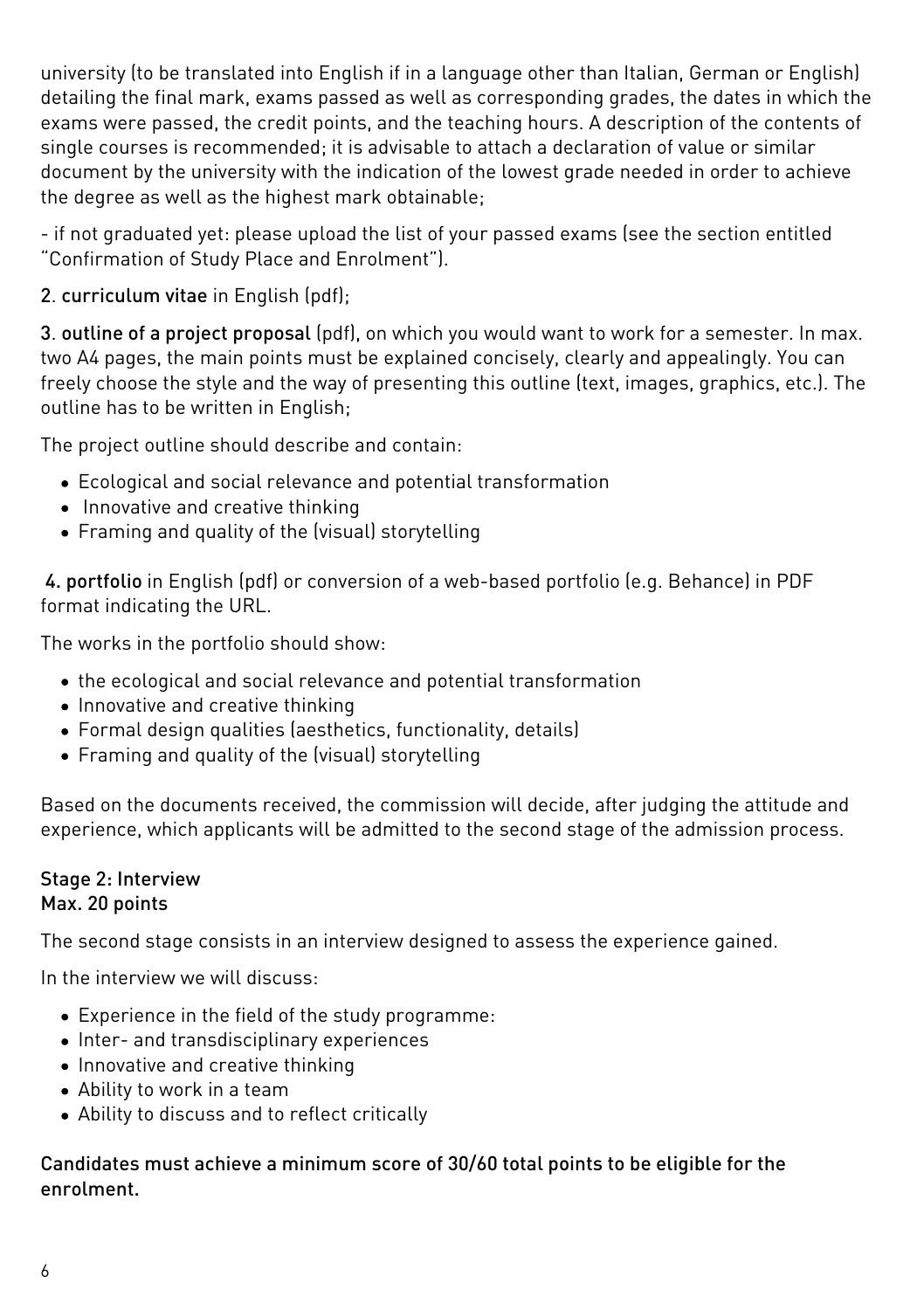### Priority criteria

In the event of equal total points, priority shall be given in the following order:

- score obtained for the draft project proposal
- score obtained for the interview
- score obtained for the portfolio

Only in case of of equal scores, the youngest candidate will be chosen.

#### Ranking lists

The Admission Committee will only evaluate the documents uploaded in the portal by the application deadline. The ranking lists with the admitted students will be published here: <https://www.unibz.it/en/applicants/ranking-lists/> and are only valid for the respective academic year.

## Secure your admission and enrolment

If you have been admitted to more than one study programme, you can secure your admission for a maximum of 2 programmes by paying the designated rate twice. By confirming your place, you renounce admission to the other programmes.

#### 1. Choose the study programme and pay the fees (to secure your admission) in the application portal.

The deadlines are indicated in the "Deadlines" section.

If you do not meet this deadline, you will automatically be excluded and the next applicant in the ranking list will be admitted.

For EU citizens and citizens given parity of treatment only: any remaining places of the early bird application, will be offered in the late application.

Please note that you do not gain full student status by only paying the tuition fees. This status will only be acquired upon enrolment. If you have secured your admission, there will be no refund of the tuition fees unless you do not pass your secondary school final exam or, in the event of non-EU applicants living abroad, you do not receive the documents necessary for enrolment from the Italian authorities in your country.

#### 2. Enrol online in the application portal.

The deadlines are indicated in the "Deadlines" section.

Enrolment is recommended as early as possible, so you have the possibility to upload incomplete documents before the deadline.

If you do not meet the enrolment deadline, you will be excluded and the next applicant in the ranking list will be admitted.

### Admission with reservation:

If you do not have the required academic qualification, you will be given a conditional offer for a study place and you must submit your qualification upon enrolment. If you achieve your qualification after the enrolment deadline, you cannot enrol, and you will lose your place which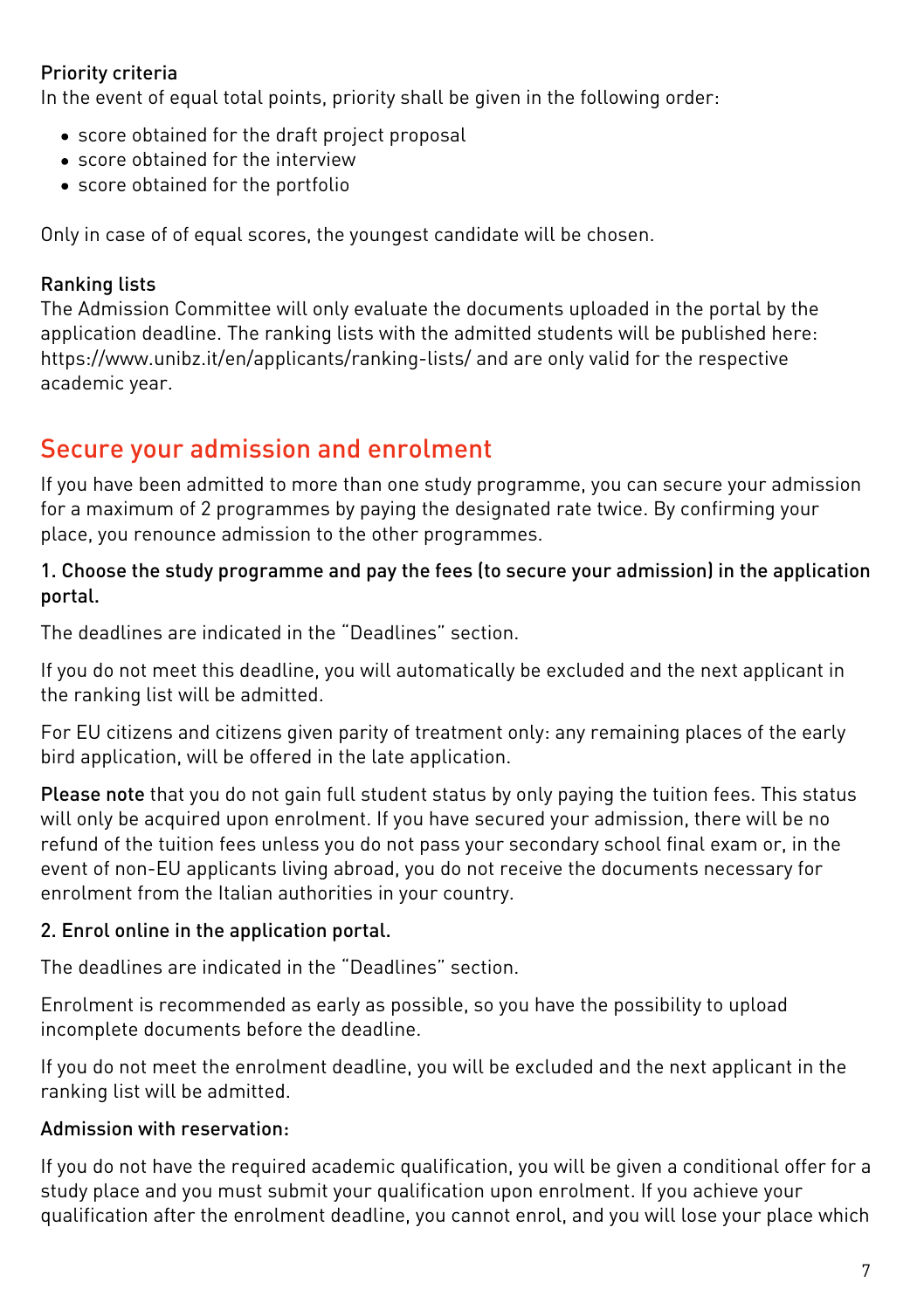will be offered to the subsequent applicant in the ranking list. Advice: If you achieve your qualification after the enrolment deadline, you should not pay the tuition fees to confirm the study place. You will be able to submit a late enrolment request and, only if there are study places still available, you can enrol by 16 December 2022.

#### If you have gained your qualification abroad, you must certify that at the universities in the country where you gained your qualification, you can access to a study programme similar to that chosen at unibz. Therefore you must upload (if not uploaded upon application):

- diploma of your qualification
- official translation of your diploma into Italian (translation is not necessary if it has been issued in German or English)

and one of the following:

- the Diploma supplement, where it must be indicated: that you have achieved at least 180 credit points (ECTS) and that the study title gives access to a Master course. In case of doubt, unibz reserves the right to request the Statement of comparability
- [Statement of comparability](https://www.cimea.it/EN/pagina-attestati-di-comparabilita-e-verifica-dei-titoli) of your qualification, issued by the Italian Information Centre on Academic Mobility and Equivalence (CIMEA), in the case the Diploma supplement is missing
- declaration of equivalent value of your qualification, issued by the Italian consulate or embassy abroad, as an alternative to the Statement of comparability

Please note that if you do not possess a valid admission qualification, you could be excluded with Rector's decree even after enrolment.

### If you are a non-EU citizen living abroad:

If you are eligible for admission (check the ranking lists) and have also applied on [Universitaly](https://www.universitaly.it/index.php/), the Italian Authorities in your own country will issue you the entry visa for studies/university.

This will allow you to arrive in Italy to enrol for the study programme that you have applied for, after passing the admission procedure.

According to Italian law, within 8 working days of your arrival in Italy, you must have applied for the residence permit: as soon as you arrive, get in touch with the Advisory Service and you will be given the necessary information for starting the procedure.

Once you will obtain your residence permit (permesso di soggiorno), you have to hand it in at the Student Secretariat personally or via e-mail.

Students intending to transfer from another Italian University to unibz must submit to the Student Secretariat - at the beginning of the academic year - a copy of the transfer application presented at the university of provenance.

# Tuition fees

Fees amount to € 1351.50

• 1st instalment ( $\epsilon$  751.50)\*: includes the provincial tax for the right to study of  $\epsilon$  151.50 and a revenue stamp of € 16.